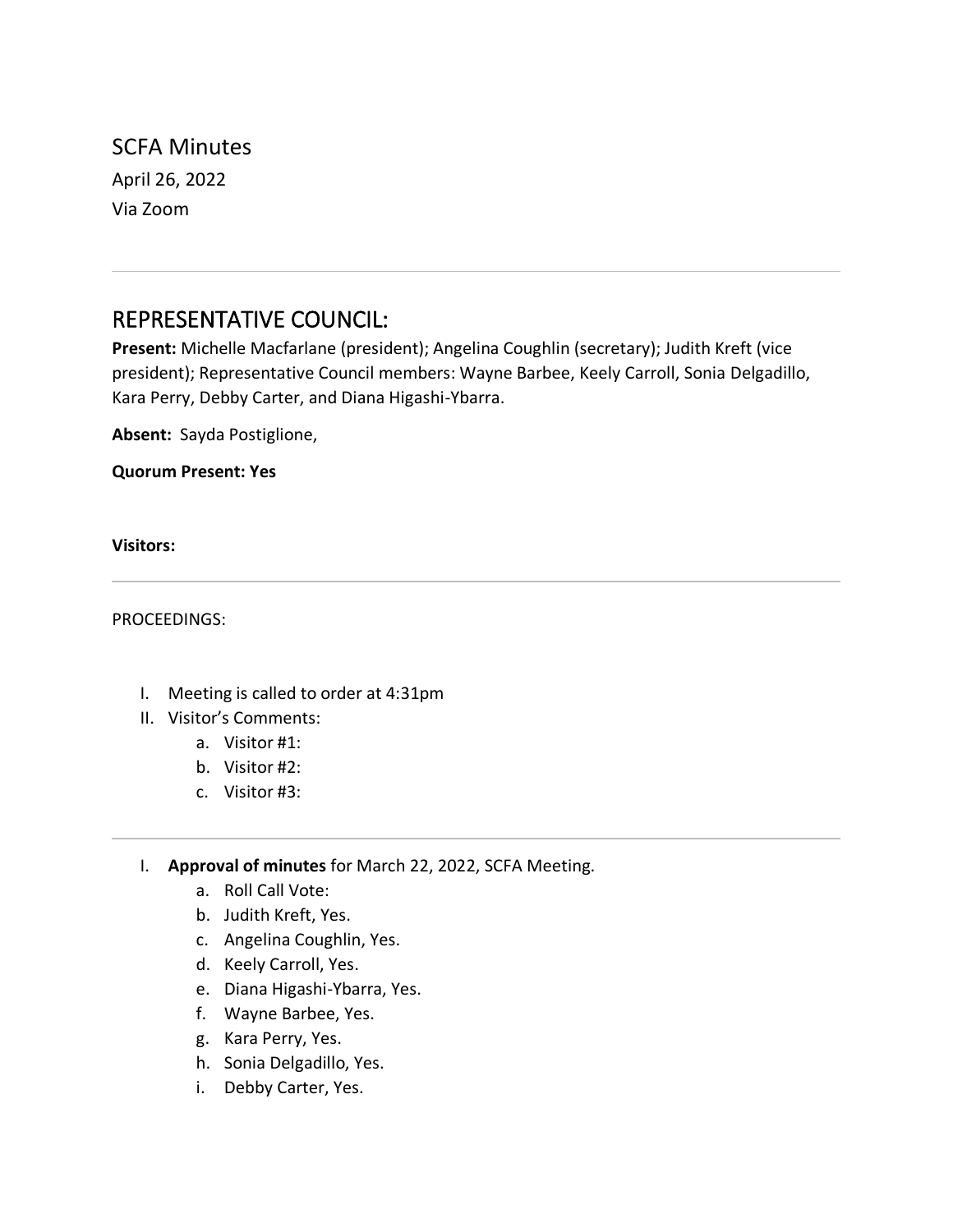j. *All approved.*

#### **II. Treasurer's Report:**

a. Jennifer Kattman will be at the next meeting to answer questions regarding current and proposed budgets.

## **III. Vice-President's Report:**

a. No additional comments from report.

## **IV. President's Report:**

- a. Fairly quiet. Most of the questions and comments coming in are regarding the department chair article.
- b. The election ends tomorrow at noon. As of this morning 37% of members have voted.

# **V. Chief Negotiator's Report:**

a. Spring 2023 MOU for on ground loading is on hold until we can see how the Fall enrollment fills.

#### **VI. Representative Council Reports:**

- a. **Council Representative #1**: Remote MOU for counselors is being worked on right now. Should be done as soon as revisions are complete. This MOU has modifications from previous and serves the interests of counselors.
- b. **Council Representative #2:** Was able to resolve an issue about scheduling with a faculty member without having to go to disputes. Faculty often do not feel comfortable asking questions, especially part time instructors. Perhaps the union can help empower faculty to ask questions.

# c. **Council Representative #3**:

- i. Motion to approve a reimbursement to Debby Carter in the amount of \$216 for a two-year web hosting service through Square Weebly.
	- 1. Motion Seconded.
	- 2. Roll Call Vote:
	- 3. Judith Kreft, Yes.
	- 4. Angelina Coughlin, Yes.
	- 5. Diana Higashi-Ybarra, Yes.
	- 6. Wayne Barbee, Yes.
	- 7. Kara Perry, Yes.
	- 8. Sonia Delgadillo, Yes.